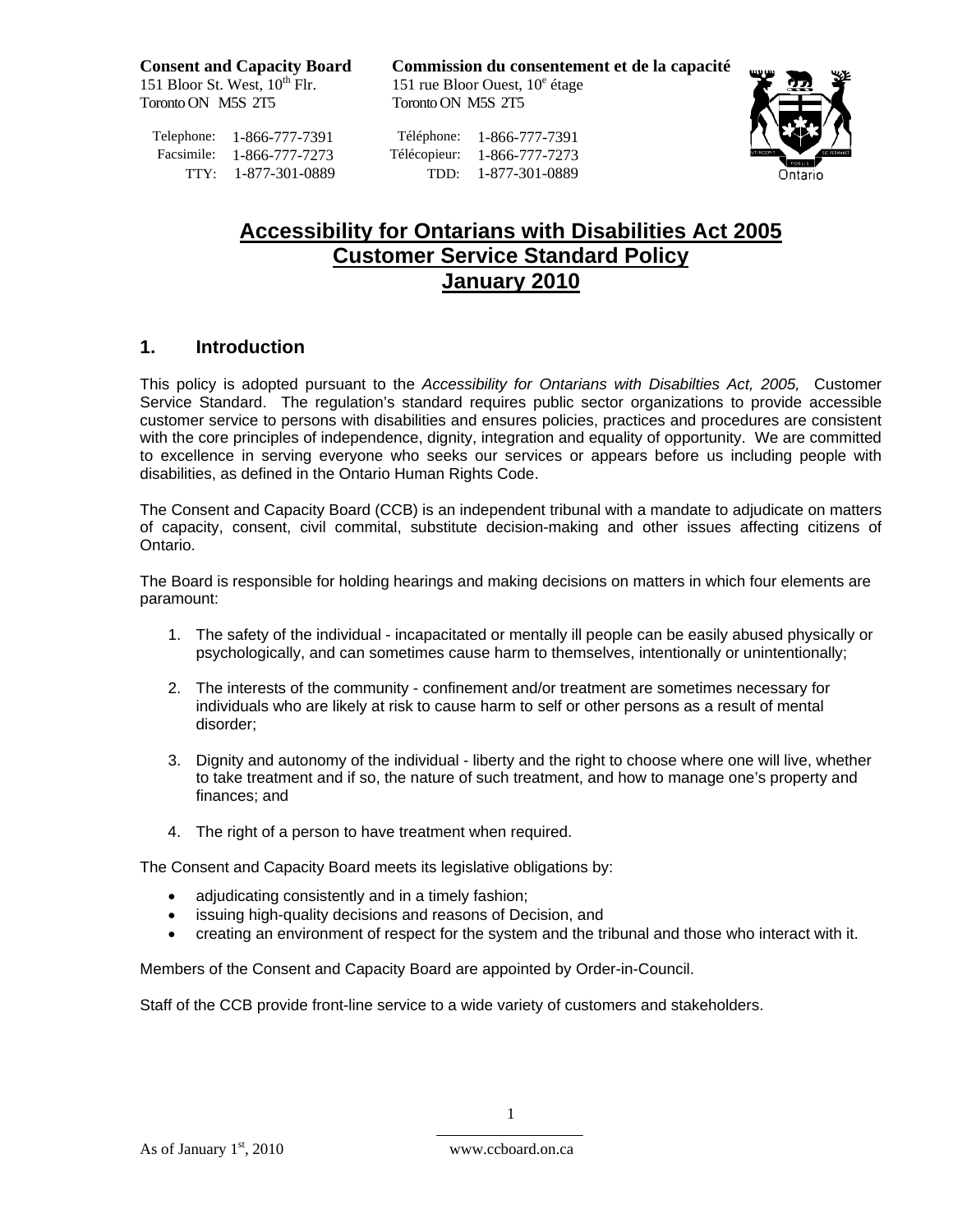151 Bloor St. West,  $10^{th}$  Flr. Toronto ON M5S 2T5 Toronto ON M5S 2T5

Telephone: 1-866-777-7391<br>
Facsimile: 1-866-777-7273<br>
Télécopieur: 1-866-777-7273 Facsimile: 1-866-777-7273

**Consent and Capacity Board Commission du consentement et de la capacité** 151 rue Bloor Ouest,  $10^e$  étage

TTY: 1-877-301-0889 TDD: 1-877-301-0889



## **2. Our commitment**

We at all times strive to provide our services in a way that respects the dignity and independence of people with disabilities. We are committed to ensuring that people with disabilities have the same opportunity to access and benefit from our services in the same place and in a similar way as others and to the removal of any barriers that may impede full accessibility for people with disabilities. We are guided by the principles of fairness, openness and accountability in every aspect of our work and seek customer comment and input about the accessibility of our services.

## **3. Communication**

We are committed to communicating with people with disabilities in ways that take into account their disability. We are committed to providing fully accessible telephone service. If telephone communication is not suitable to someone seeking our services we will offer to communicate by alternate means of communication that apply, such as email or TTY. We are committed to providing accessible decisions, reasons for decision, correspondence, and documents about our mandate, processes and procedures. These documents may be provided in alternate formats upon request; including hard copy, large print, email, electronic versions, Braille, tapes, etc. We will train our staff how to communicate with persons with various types of disabilities.

#### **4. Assistive Devices**

We are committed to serving people with disabilities who use assistive devices to obtain, use or benefit from our services. We will train our staff how to use assistive devices and inform customers of the assistive devices available.

## **5. Use of support persons**

We are committed to welcoming a support person to assist people with disabilities. We will train our staff to interact with individuals who use the services of a support person.

## **6. Use of service animals**

We are committed to welcoming a service animal to assist people with disabilities and support the use of a service animal. We will train our staff to interact with individuals who are accompanied by a service animal.

## **7. Notice of temporary disruption**

We will provide customers with notice in the event of a planned or unexpected disruption in our facilities or services to the best of our abilities. This notice will include information about the reason for the disruption, its anticipated duration, and a description of alternative facilities or services, if available. The notice will be placed at the public entrances of our premises, and when feasible on our website. When possible, we will advise Customers directly.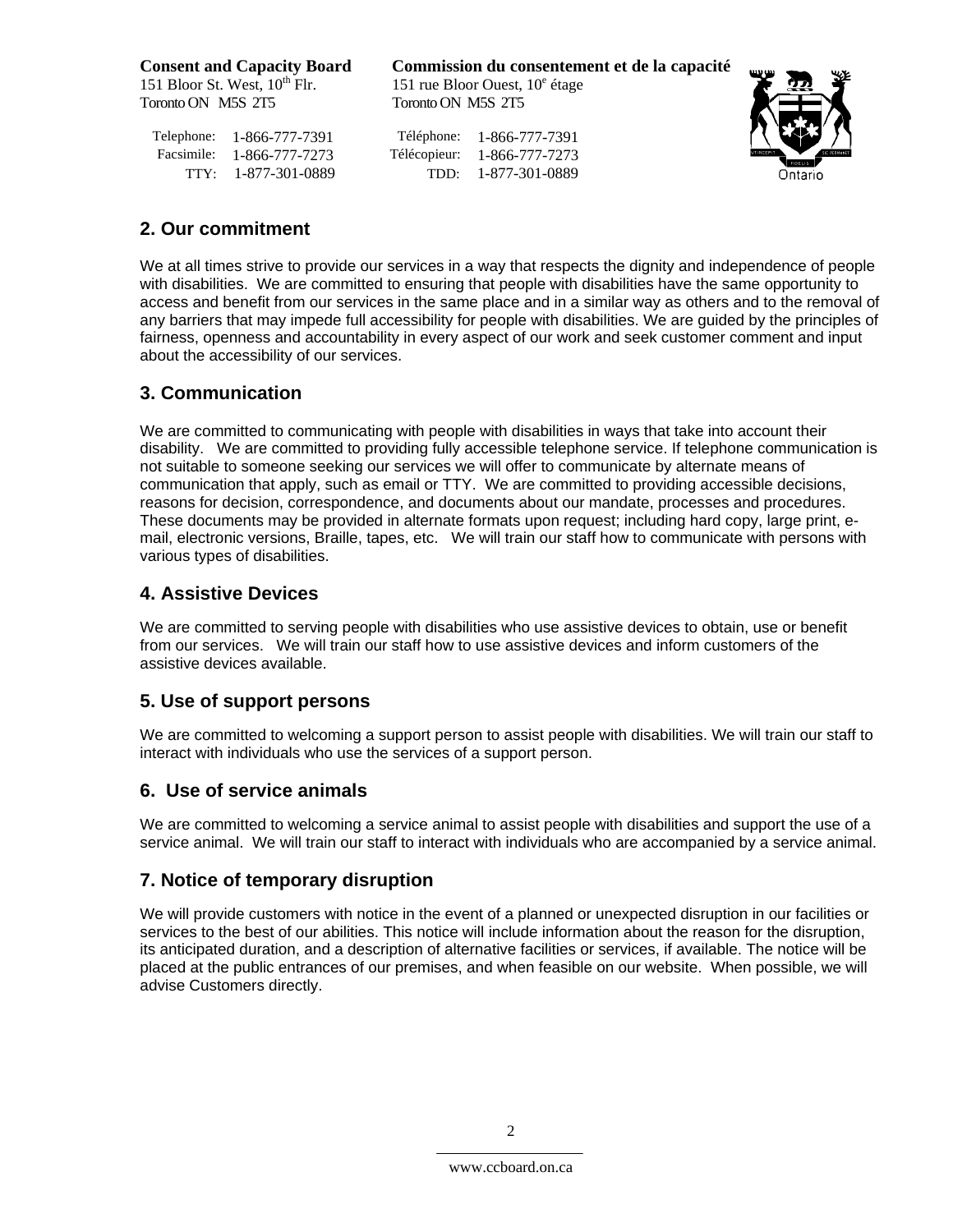151 Bloor St. West,  $10^{th}$  Flr. Toronto ON M5S 2T5 Toronto ON M5S 2T5

**Consent and Capacity Board Commission du consentement et de la capacité** 151 rue Bloor Ouest,  $10^e$  étage

Facsimile: 1-866-777-7273

Telephone: 1-866-777-7391<br>
Facsimile: 1-866-777-7273<br>
Télécopieur: 1-866-777-7273 TTY: 1-877-301-0889 TDD: 1-877-301-0889



#### **8. Requesting accessible services**

A person with a disability who has a special need may request an accommodation with respect to our services. The request should be made as soon as possible.

We will assess the request on a case-to-case basis and make our best efforts to respond to it effectively and in accordance with the principles established under the *Accessibility for Ontarians with Disabilities Act, 2005* and the Ontario *Human Rights Code*.

## **9. Training for staff**

We provide training on this Policy and the requirements of the *Accessibility for Ontarians with Disabilities Act, 2005,* to all staff who deal with the public or other third parties on their behalf and all those who are involved in the development and approvals of customer service policies, practices and procedures.

Training is provided as a part of the orientation of new staff. Staff are trained on an ongoing basis when changes are made to these policies, practices and procedures.

Training includes the following:

- The purposes of the *Accessibility for Ontarians with Disabilities Act, 2005* and the requirements of the customer service standard
- How to interact and communicate with people with various types of disabilities
- How to interact with a person who requires a support person
- How to support the use of a service animal
- How to support the use of assistive devices
- CCB policies, practices and procedures relating to the customer service standard.

#### **10. Feedback process**

Our goal is to meet the expectations of people with disabilities who use our services. Comments on our services regarding how well those expectations are being met are welcome and appreciated.

Feedback regarding the way we provide services to people with disabilities can be made in person, by telephone, in writing, e-mail. If a method is not suitable a customer may request another method. All feedback is to be directed to the Board's Registrar. We expect to respond to your comments within 15 days of receipt.

#### **11. Modifications to this or other policies**

We are committed to carrying out our services in a way that respects and promotes the dignity and independence of people with disabilities. Therefore, any changes to be made with respect to how we carry out our activities will be made with regard to the potential impact on accessibility for people with disabilities.